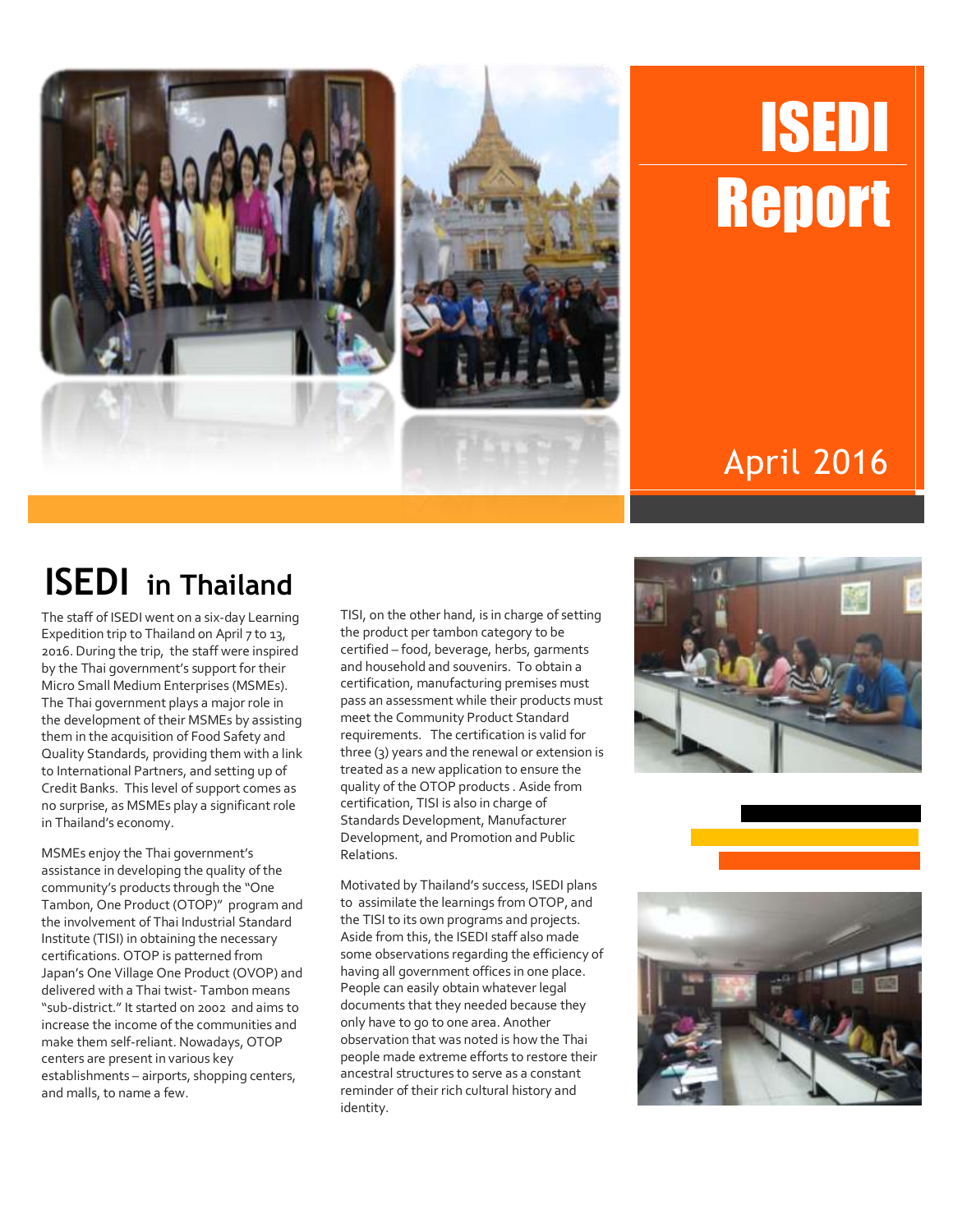#### **DARRO XI PPM 3 Updates**

April 2016 was a flurry of activities for the Development Options for Social Entrepreneurship (DOSE) Inc., and the Babas Foundation Incorporated (BFI). Both professional service providers (PSP) were commissioned by the Department of Agrarian Reform Region XI Office to provide Agri-Extension (AES) and Business Development Services (BDS), respectively, to their ARBOs covered by the Batch 3 of the ARCCESS Program. ISEDI, as the PSP for the Progress and Process Monitoring (PPM), monitored the activities for AES and BDS.

BFI started the month with the conduct of various BDS activities like: Apirl 7 - Training Needs

Assessment/Organization Development (TNA/OD); April 15 - Presentation and validation of the results of the TNA/OD; and on April 26 – Business Planning Workshop Part 1 (Consultation and Gatheing of Data) on Squash Pancit Canton. All of the activities conducted were attended by the PHMPC BOD together with the Management Staff held at PHMPC Coop, Purok 5, Sitio Baracayo, Toril District, Davao City.

DOSE, on the other hand, ended the month of April with a series of Cacao Production and Management Trainings that were held at Davao del Norte and Compostela Valley. The two day training was first held at the IFMPC Multipurpose Center in Brgy. Igangon, San Isidro, Davao del Norte. From April 26-27, twenty seven (27) participants fraom five (5) ARBOs were trained on how to properly do the Grafting, Budding, and Pruning of the Cacao plant. The farmer technicians (FT) were also coached on how to do a Three Year Farm





Production and Management Plan and by the end of the training, every individual FT were able to formulate one for themselves.

The same training was also conducted for the farmers of ComVal on April 28- 29, 2016. It was attended by a total of twenty five (25) participants from five different ARBOs.

Overall, a total of ten (10) ARBOs were served from both provinces, namely:

Davao del Norte:

- **SSISCFA**
- IFMPC
- KIFASPA
- KFA
- **NJKCFO**

Compostela Valley

- KMPC
- LAMPCO
- **TCBC**
- **CASCOFACO**
- MAMPCO

Dr. Carlito R. Solera, the farm manager and owner of Santo Niño Cacao-Based Agroforestry in Kidapawan City, served as the resource speaker for the trainings.



**Institute for Socio-Economic Development Initiatives** An Outreach Arm of the Ateneo de Davao **University** 

Room 401 Jubilee Bldg., Jacinto St., Davao City Email Address: isedi@addu.edu.ph Website Address: http://isedi.addu.edu.ph